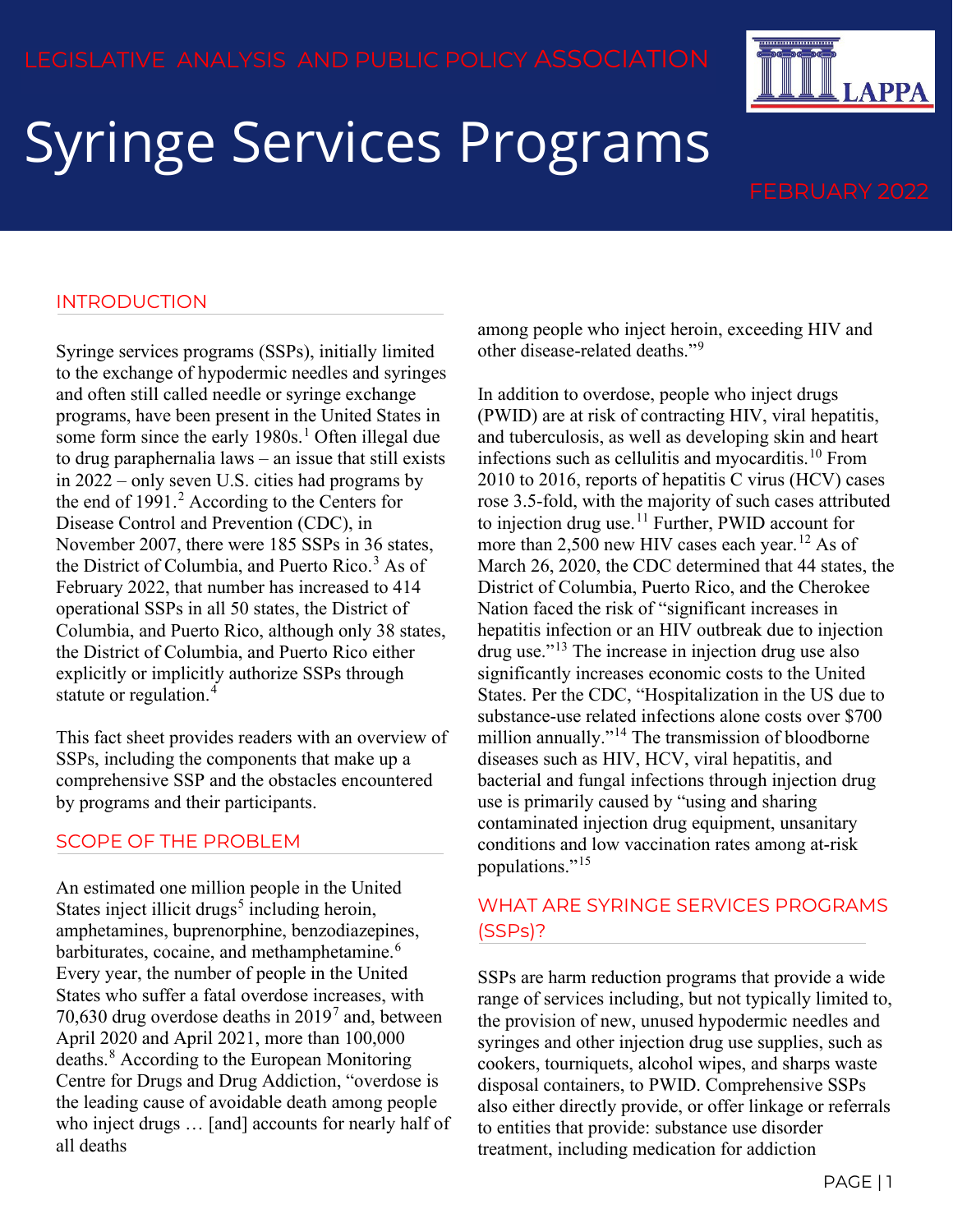treatment; vaccination for viral hepatitis; screening for viral hepatitis, HIV, sexually transmitted infections, tuberculosis, and other infectious diseases; provision of pre- and post-exposure prophylaxis for HIV; naloxone and other overdose prevention tools; peer support services; educational materials and training in areas related to injection drug use; and referral and linkage to other services, including medical care, mental health services, and other support services.<sup>[16](#page-3-0)</sup>

### OBSTACLES TO SSP OPERATION

Despite the evidence that SSPs are instrumental in helping to maintain public health and safety, both for PWID and the communities in which SSPs are located, SSPs are often subjected to misinformation among legislators, law enforcement, and members of the community. For example, despite decades of research to the contrary, the belief persists that having an SSP in a community increases drug use, crime, and the presence of used hypodermic needles and syringes in the streets and other public areas.<sup>[17](#page-3-1)</sup> As a result of this misinformation, many communities will not allow SSPs to operate in their area or lobby to close currently operational SSPs.

As mentioned in the introduction, one of the biggest obstacles to operating an SSP is that hypodermic needles and syringes are often considered drug paraphernalia under state laws which potentially subject SSP employees, volunteers, and participants to criminal sanctions. Only 11 states and Puerto Rico do not include hypodermic needles and syringes in the definition of "drug paraphernalia."<sup>[18](#page-3-2)</sup> However, other states have tried to address the issue by including exceptions or exemptions for hypodermic needles and syringes to the state criminal penalties. Eight states (New Hampshire, New Jersey, New York, North Carolina, North Dakota, Ohio, Oklahoma, and Tennessee) include exceptions for possession, while two states (Georgia and Indiana) include exceptions to the criminal penalties for furnishing and/or distributing hypodermic needles and syringes. An additional 15 states (California, Washington, Montana, Colorado, New Mexico, Louisiana, Illinois, Michigan, Kentucky, Florida, Virginia, Maryland, Delaware, Vermont, and Maine) and the District of Columbia include exceptions to their criminal penalties for

both possession and furnishing/distributing hypodermic needles and syringes. The difficulties arise when these exceptions are only applicable to SSP employees or volunteers and not to participants, or when employees, volunteers, and participants are required to furnish proof of their association with an SSP for the exemption to apply.

Finally, SSPs might encounter other obstacles in the form of state laws that place onerous requirements on SSPs such as: 1) a state licensure requirement; 2) requiring employees, volunteers, and participants to carry SSP-specific identification; 3) requiring SSPs to somehow mark the hypodermic needles and syringes so that they are identified with the SSP that furnished the supplies; 4) requiring local law enforcement approval or requiring that the SSP provides every law enforcement agency with jurisdiction over the area where the SSP is or will be located with certain information; and 5) allowing the county or municipality where the SSP is or will be located to terminate the program without cause.

### BENEFITS OF SSPs

Research shows that SSPs are associated with multiple benefits to both participants and the communities in which SSPs are located. Participation in an SSP can result in a discontinuation of injection drug use, entry into a treatment program, and retention in treatment. Further, SSP participation results in a reduction in the rates of both HIV and HCV and other bloodborne diseases that can be transmitted by sharing needles. Finally, the presence of an SSP in a community results in less sharps waste in public places. "Nearly 30 years of research has shown that comprehensive SSPs are safe, effective, and cost-saving, do not increase illegal drug use or crime, and play an important role in reducing the transmission of viral hepatitis, HIV and other infections."[19](#page-3-3)

New participants in SSPs "are five times more likely to enter drug treatment and about three times more likely to stop using drugs than those who don't use the programs." $^{20}$  $^{20}$  $^{20}$  Use of SSPs is also linked to a selfreported reduction in, or discontinuance of, injection drug use.[21](#page-3-5) Furthermore, "studies show that SSPs protect first responders and the public by providing safe needle disposal and reducing community presence of needles."[22](#page-3-6) A study published in *Drug and Alcohol Dependence* found that syringes were eight times more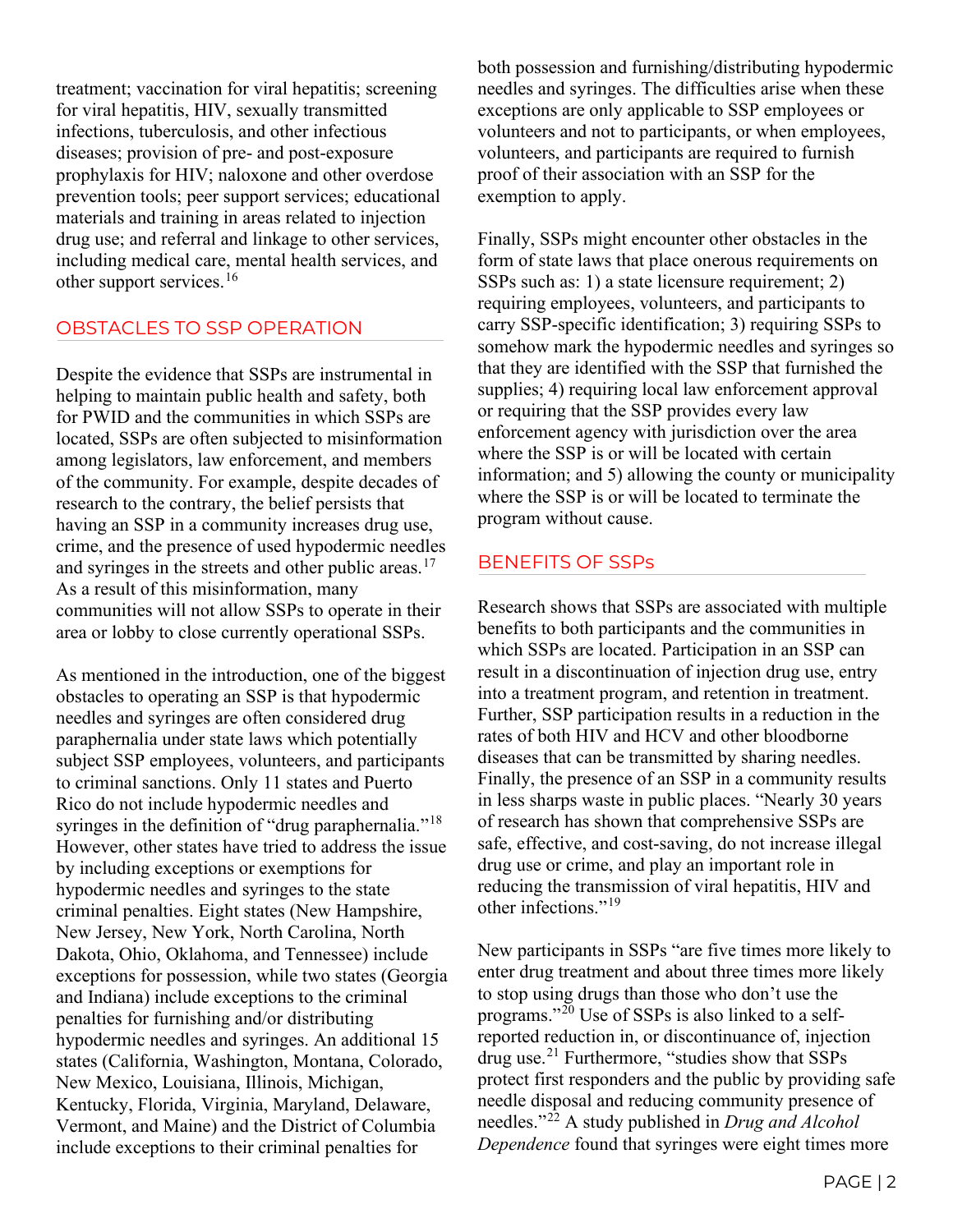likely to be improperly discarded in cities without an SSP than in communities with an SSP.[23](#page-3-7) Additionally, the CDC's 2015 National HIV Behavioral Surveillance system showed that "the more syringes distributed at SSPs per people who inject drugs in a geographic region, the more likely people who inject drugs in that region were to report safe disposal of used syringes."<sup>[24](#page-3-8)</sup>

As mentioned above, SSPs are associated with a reduction in the rates of both HIV and HCV.  $^{25}$  $^{25}$  $^{25}$  A 2018 special report published by the CDC found that, among people aged 18 to 39 who inject drugs, 39 to 48 percent of those individuals reported sharing syringes, with younger individuals more likely to share syringes than older individuals.<sup>[26](#page-3-10)</sup> Sharing syringes and other injection-related equipment, such as cookers, cotton swabs, and tourniquets, is associated with an increased risk of contracting HIV and viral hepatitis. That same CDC report found that SSPs are effective at reducing syringe sharing. Unfortunately, only 53 percent of PWID reported participating in an SSP.<sup>[27](#page-3-11)</sup> The lack

of SSP usage is likely due to the inability of communities to establish effective SSPs because of "legal and regulatory issues, insufficient funding, and misunderstandings about the effectiveness and safety of  $SSPs.$ "<sup>[28](#page-3-12)</sup>

When program participants receive medications for addiction treatment, "HIV and HCV transmission is reduced by more than two-thirds."[29](#page-3-13) Further, a 2016 evaluation of an SSP in the District of Columbia showed a 70 percent decrease in new HIV cases among people who inject drugs, "and a total of 120 HIV cases averted in two years."<sup>[30](#page-3-14)</sup>

## **CONCLUSION**

Although SSPs face many obstacles to their operation, comprehensive programs can provide enormous benefits to both their participants and the communities in which they are located.

- <span id="page-2-5"></span><sup>5</sup> Amy Lansky et al., *Estimating the Number of Persons Who Inject Drugs in the United States by Meta-analysis to Calculate National Rates* of HIV and Hepatitis C Virus Infections, PLOS ONE (2014), https://www.ncbi.nlm.nih.gov/pmc/articles/PMC4026524/.<br><sup>6</sup> Gloria J. Baciewicz, M.D., *Injection Drug Use*, MEDSCAPE (Aug. 19, 2021), https://emedicine.medscape.com
- 
- <span id="page-2-6"></span>U.S. DEP'T OF HEALTH AND HUMAN SVC. 1 (Dec. 2020),<https://www.cdc.gov/nchs/data/databriefs/db394-H.pdf> and F.B. Ahmed, L.M. Rossen, and P. Sutton, *Provisional Drug Overdose Death Counts*, CTR. FOR DISEASE CONTROL AND PREVENTION, NAT'L CTR. FOR HEALTH

<span id="page-2-7"></span>STAT. (reviewed Jan. 12, 2022), [https://www.cdc.gov/nchs/nvss/vsrr/drug-overdose-data.htm.](https://www.cdc.gov/nchs/nvss/vsrr/drug-overdose-data.htm) 8 *Provisional Drug Overdose Death Counts*, CTR. FOR DISEASE CONTROL AND PREVENTION (last reviewed Aug. 11, 2021),

<span id="page-2-8"></span>[https://www.cdc.gov/nchs/nvss/vsrr/drug-overdose-data.htm.](https://www.cdc.gov/nchs/nvss/vsrr/drug-overdose-data.htm) 9 *Prevention of Drug-related Deaths*, EUR. MONITORING CTR. FOR DRUGS AND DRUG ADDICTION,

<span id="page-2-9"></span>[https://www.cdc.gov/hiv/basics/hiv-transmission/injection-drug-](https://www.cdc.gov/hiv/basics/hiv-transmission/injection-drug-use.html?CDC_AA_refVal=https%3A%2F%2Fwww.cdc.gov%2Fhiv%2Frisk%2Fidu.html)

[use.html?CDC\\_AA\\_refVal=https%3A%2F%2Fwww.cdc.gov%2Fhiv%2Frisk%2Fidu.html.](https://www.cdc.gov/hiv/basics/hiv-transmission/injection-drug-use.html?CDC_AA_refVal=https%3A%2F%2Fwww.cdc.gov%2Fhiv%2Frisk%2Fidu.html)

<span id="page-2-1"></span><span id="page-2-0"></span><sup>&</sup>lt;sup>1</sup> McLean, Katherine. The Biopolitics of Needle Exchange in the United States. Crit Public Health, 2011 Mar 1; 21(1): 71-79. <https://www.ncbi.nlm.nih.gov/pmc/articles/PMC3291106/>

<span id="page-2-2"></span> $^{2}$  Id.

<span id="page-2-4"></span><span id="page-2-3"></span><sup>&</sup>lt;sup>3</sup> Id.<br><sup>4</sup> Opioid & Health Indicators Database, amfAR (accessed Feb. 14, 2022) https://opioid.amfar.org/indicator/num SSPs.

[https://www.emcdda.europa.eu/publications/topic-overviews/prevention-drug-related-deaths\\_en.](https://www.emcdda.europa.eu/publications/topic-overviews/prevention-drug-related-deaths_en) 10 *HIV and Injection Drug Use*, CTR. FOR DISEASE CONTROL AND PREVENTION (last reviewed April 21, 2021),

<span id="page-2-10"></span><sup>11</sup> *Syringe Services Programs (SSPs) Fact Sheet*, CTR. FOR DISEASE CONTROL AND PREVENTION (last reviewed May 23, 2019), [https://www.cdc.gov/ssp/syringe-services-programs-factsheet.html.](https://www.cdc.gov/ssp/syringe-services-programs-factsheet.html) 12 *Id.*

<span id="page-2-11"></span>

<span id="page-2-12"></span><sup>&</sup>lt;sup>13</sup> *Determination of Need for Syringe Services Programs*, CTR. FOR DISEASE CONTROL AND PREVENTION (last reviewed Feb. 7, 2020), https://www.cdc.gov/ssp/determination-of-need-for-ssp.html.

<span id="page-2-13"></span><sup>&</sup>lt;sup>14</sup> Summary of Information on the Safety and Effectiveness of Syringe Services Programs (SSPs), CTR. FOR DISEASE CONTROL AND PREVENTION (last reviewed May 23, 2019), [https://www.cdc.gov/ssp/syringe-services-programs-summary.html,](https://www.cdc.gov/ssp/syringe-services-programs-summary.html) citing Matthew V. Ronan & Shoshana J. Herzig, *Hospitalizations Related to Opioid Abuse/Dependence and Associated Serious Infections Increased Sharply, 2002-12*, HEALTH AFFAIRS 35:5, May 2016, at 832-837, [Hospitalizations Related To Opioid Abuse/Dependence And Associated Serious Infections](https://www.healthaffairs.org/doi/10.1377/hlthaff.2015.1424)  [Increased Sharply, 2002–12 | Health Affairs.](https://www.healthaffairs.org/doi/10.1377/hlthaff.2015.1424)

<span id="page-2-14"></span><sup>15</sup> *Persons Who Inject Drugs (PWID)*, CTR. FOR DISEASE CONTROL AND PREVENTION (last reviewed July 19, 2018), [https://www.cdc.gov/pwid/index.html.](https://www.cdc.gov/pwid/index.html)